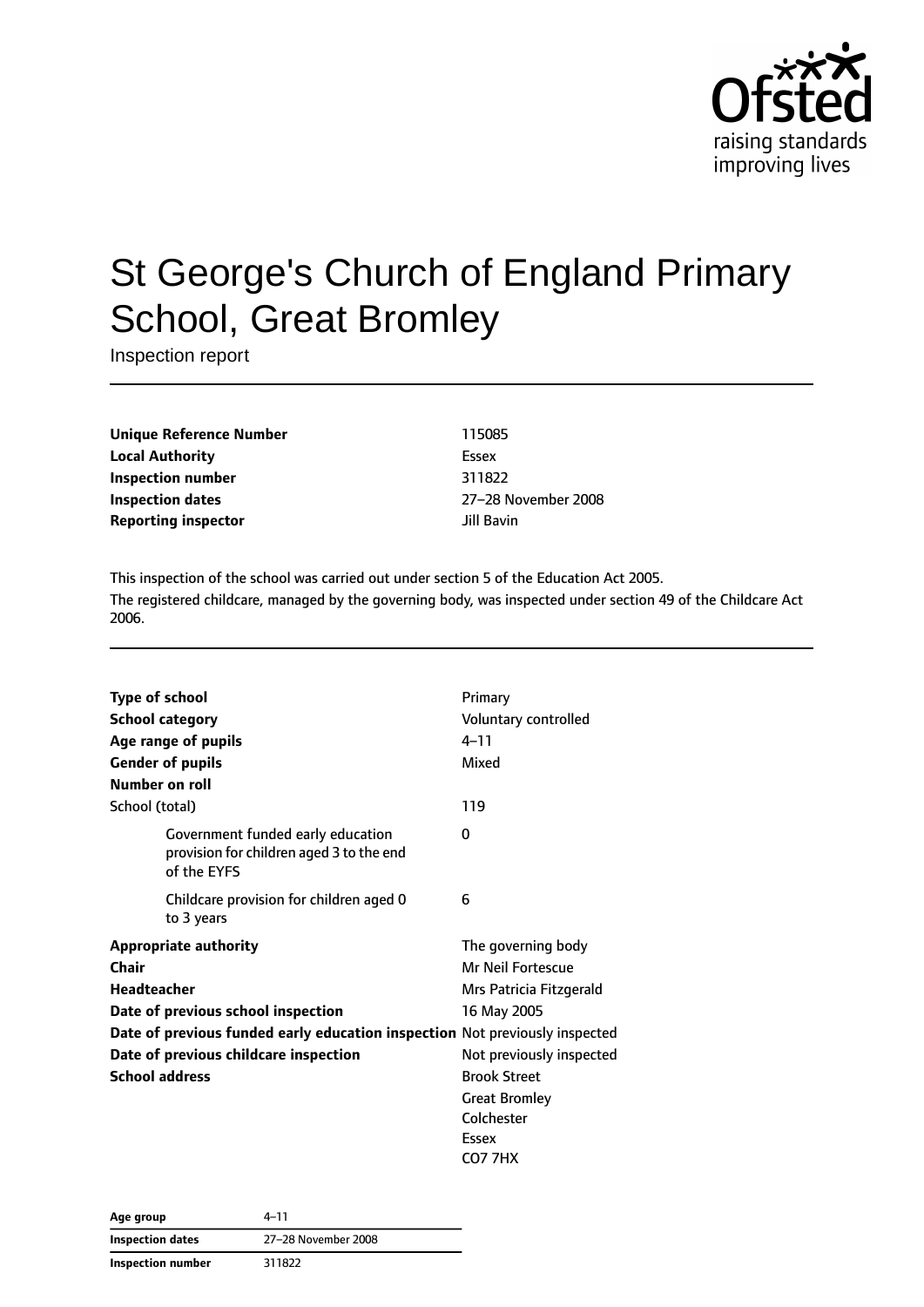**Telephone number** 01206230305 **Fax number** 01206231437

| Age group         | 4-11                |
|-------------------|---------------------|
| Inspection dates  | 27-28 November 2008 |
| Inspection number | 311822              |

 $\overline{\phantom{0}}$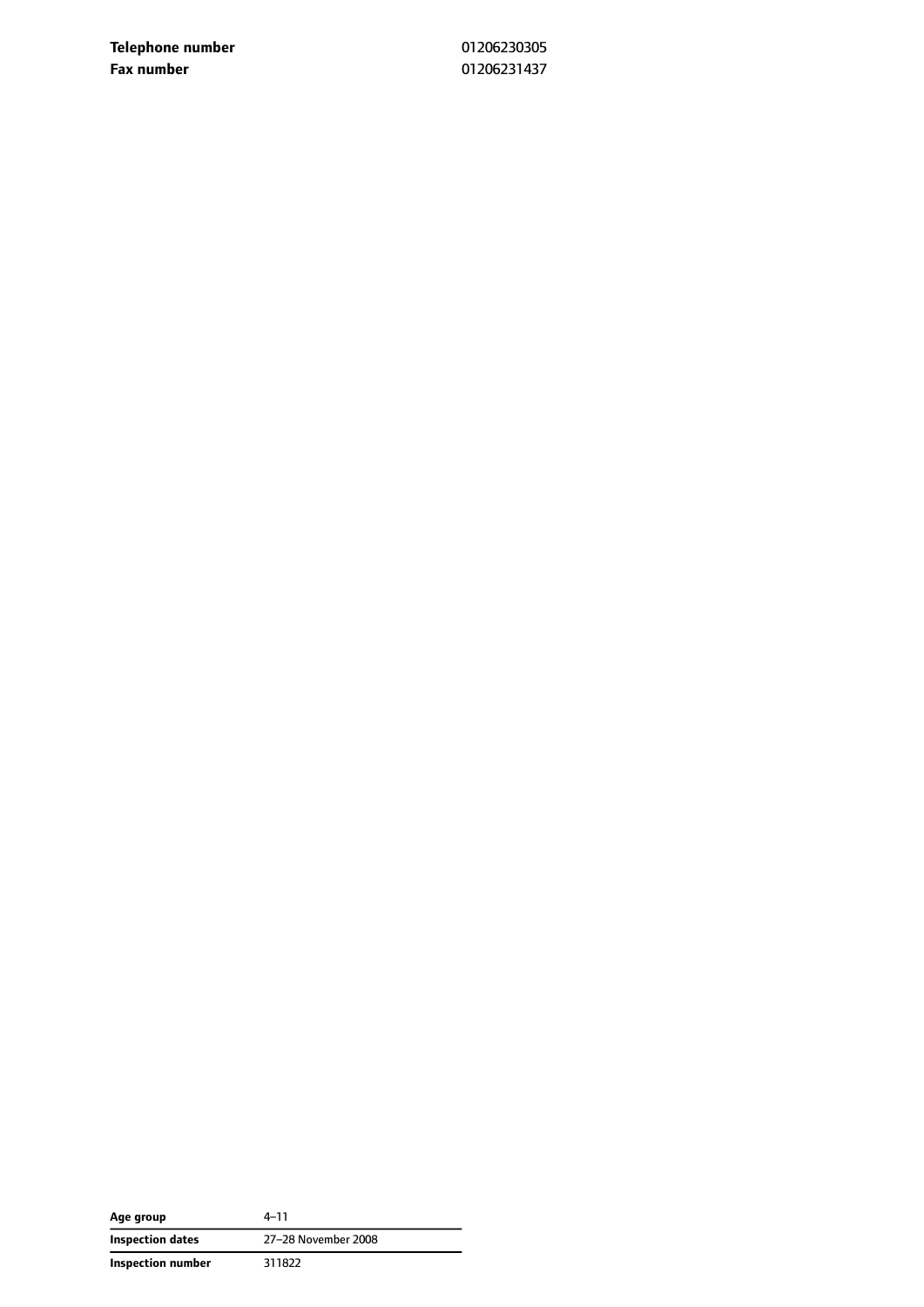© Crown copyright 2008

.

#### Website: www.ofsted.gov.uk

This document may be reproduced in whole or in part for non-commercial educational purposes, provided that the information quoted is reproduced without adaptation and the source and date of publication are stated.

Further copies of this report are obtainable from the school. Under the Education Act 2005, the school must provide a copy of this report free of charge to certain categories of people. A charge not exceeding the full cost of reproduction may be made for any other copies supplied.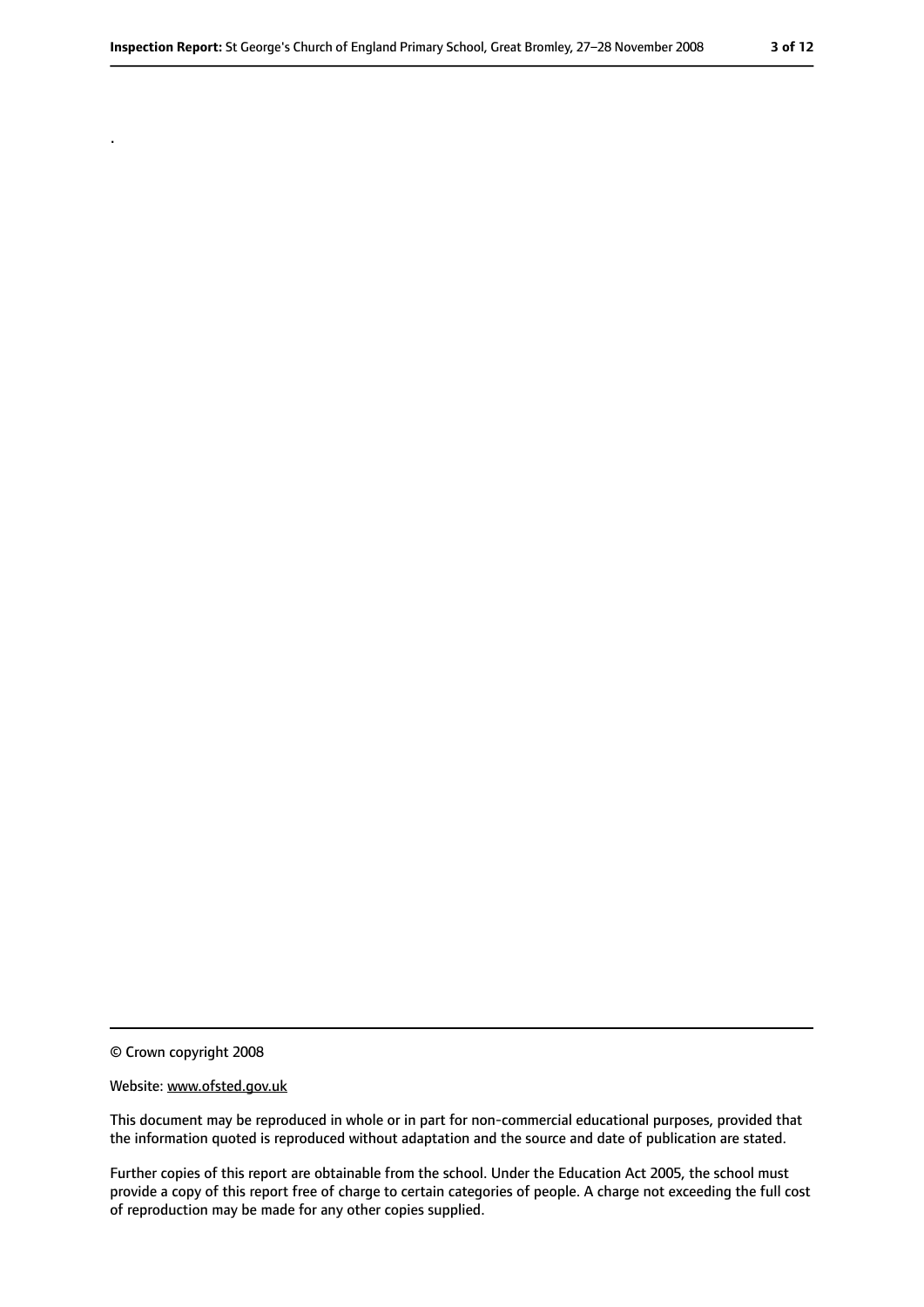# **Introduction**

The inspection was carried out by an Additional Inspector.

### **Description of the school**

This is a much smaller than average primary school serving a rural community. There are four classes, all with mixed-age groups. Children in the Early Years Foundation Stage (EYFS) learn alongside children in Year 1. They join the school in either September or January so many children have just two terms in the EYFS. Most children come from White British backgrounds. Although there is a very small number of children from one minority ethnic group, there are no children learning English as an additional language. More children join the school after the Reception Year than is typical nationally. There are fewer children with learning difficulties and/or disabilities than nationally overall in the school, but in some year groups, the percentage is well above average. After many years of stability regarding staffing, 60% of the staff have changed within the last eighteen months. The same headteacher, senior teacher and chair of governors are in place as at the time of the previous inspection.

The school achieved the National Award for Healthy Schools in 2008 and the Active mark for physical education (PE) in 2006, 2007 and 2008.

### **Key for inspection grades**

| Grade 1 | Outstanding  |
|---------|--------------|
| Grade 2 | Good         |
| Grade 3 | Satisfactory |
| Grade 4 | Inadequate   |
|         |              |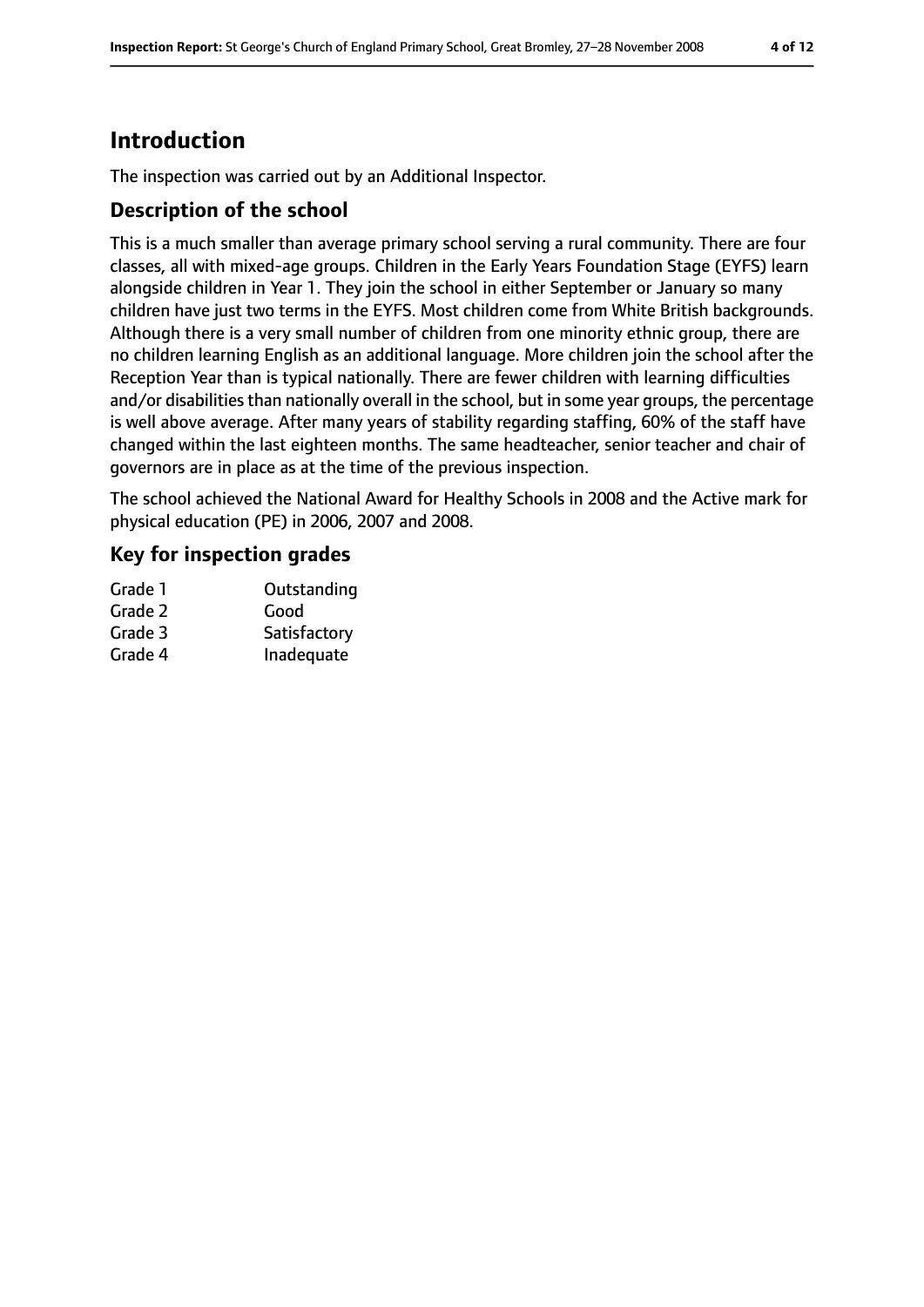# **Overall effectiveness of the school**

#### **Grade: 2**

This is a good school. Some elements of its work are outstanding. Parents and children are overwhelmingly positive about the school and appreciate the headteacher's leadership immensely. The vast majority of parents are extremely pleased with their child's progress. Parents reflected almost unanimous views when they wrote, 'I cannot praise the school and the headteacher's leadership highly enough'; 'the teachers are extremely approachable' and 'each year I see a major improvement in my children's abilities'. Pastoral care is exemplary because of the extent that children are nurtured and encouraged to thrive. Academic guidance is good because children receive clear information about the context of their learning, know what teachers expect of them and are actively involved in judging their own progress.

This involvement of children in their own learning exemplifies a key strength of the school. It is because children feel so highly valued and supported that their personal development is outstanding. Even the shyest children become increasingly confident learners. One parent described her son 'hiding away' when he joined the school, who is now an 'outgoing' member of his class. The school's Christian ethos permeates all relationships and contributes to children's exceptional spiritual, moral, social and cultural development. Children develop a strong sense of responsibility and justice, whether about world poverty or about their immediate experience. Throughout the school, children demonstrate remarkable maturity for their years.

Teaching and learning are good throughout the school. This means that children make good progress as they move through the school and, most typically, they attain broadly average standards in most areas. Teachers plan to meet the differing needs for different age groups in their class very thoroughly. This accounts for all groups of children making similarly good rates of progress whatever their starting points. Teaching assistants make a positive contribution to children's learning, especially by helping those children who find learning difficult. Increasingly there are occasions when teaching and learning are outstanding but while opportunities to share best practice between colleagues have begun, they are currently limited.

The good curriculum serves children well and supports their good progress. The high quality of sports and arts provision enriches children's experience and contributes to their outstanding enjoyment of school. The school plans sensible links between subjects that help children to enjoy their learning. There has been good improvement since the previous inspection in making science more practical. The school rightly recognises the value of extending practical and creative work to make even more effective links between subjects. This work has begun. The school is at an early stage of developing the curriculum for children in the Reception year in line with the latest national requirements. The co-ordinator recognises that currently children's opportunities to learn by making their own choices are limited, both in the classroom and outside.

The school has an accurate view of its strengths, and so priorities for development are well founded. The headteacher leads a dedicated team with a strong sense of purpose. This is a school where every child really does matter and staff share a commitment to give children's care, guidance and support the highest priority. The school's links with other professionals are exemplary. Their impact is particularly evident in the outstanding support offered to the most vulnerable children. Teachers are held to account and so targets for children's learning are ambitious. The school has re-organised teachers' subject leadership responsibilities this term to make best use of the particular strengths new staff have brought to the school. This means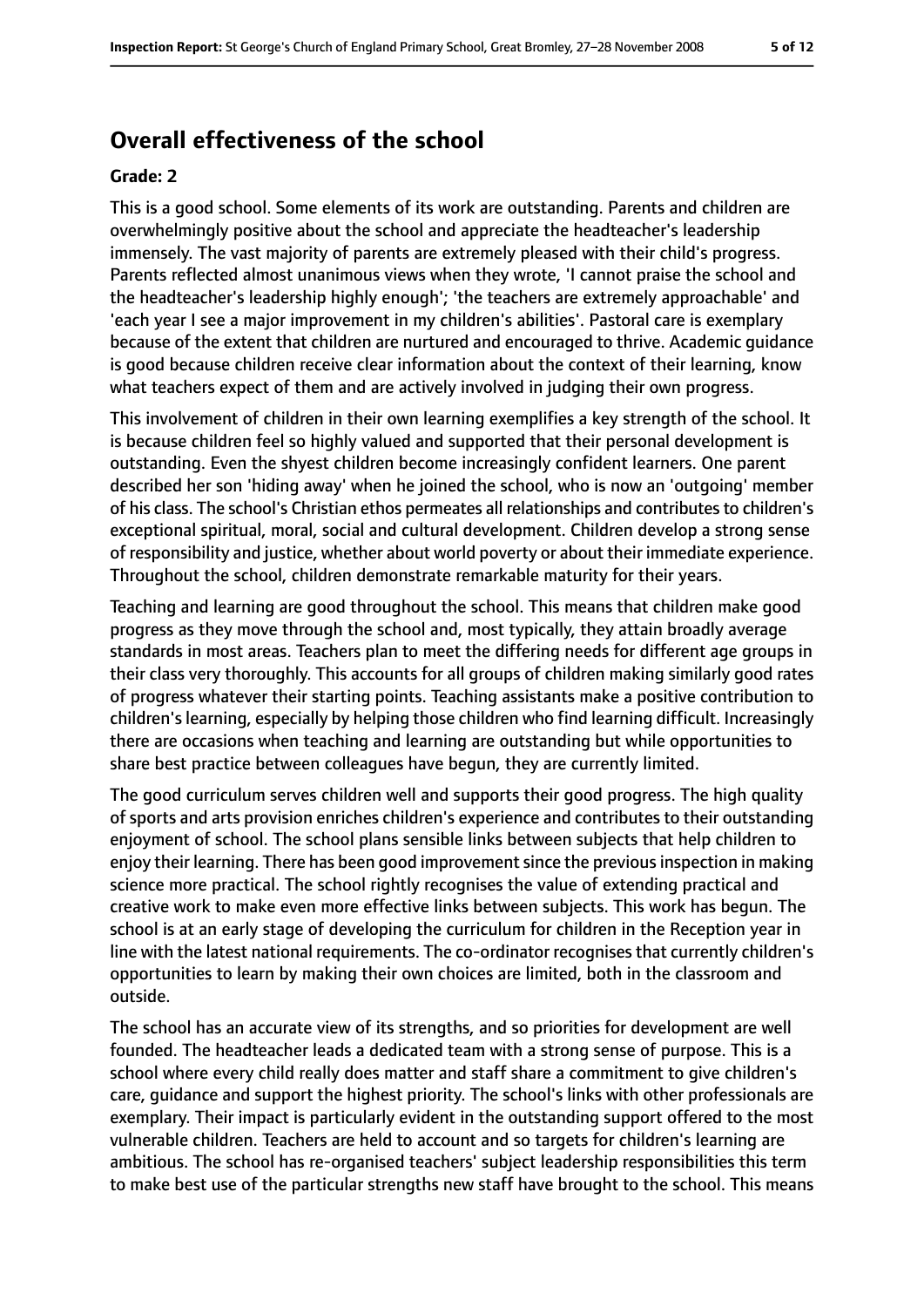that all teachers are at an early stage in leading a subject. Consequently, while leadership and management are good overall, at this stage the contribution of subject leaders is satisfactory. The governing body has a good understanding of the challenges facing the school and has good systems in place for checking how well it is working towards continued improvement. There has been good improvement since the previous inspection and the school has a good capacity for further improvement.

# **Effectiveness of the Early Years Foundation Stage**

#### **Grade: 2**

Leadership and management of the EYFS are good and contribute to the exceptionally high quality care that children receive. Because staff understand the importance of young children feeling entirely secure before they can learn, they work extremely closely with all families. The resulting partnerships are excellent, greatly appreciated by parents, and the attention paid to children's welfare is outstanding. Relationships between adults and children are warm and supportive so children make rapid gains in adjusting to school life. Although individual children and different cohorts vary, most typically children join the school below expected levels in most areas of learning and well below expected levels in social, communication and language skills. Because teaching is good and activities are planned very carefully to meet differing needs within the group, children make good progress in a short period of time. Consequently, they join Year 1 closer to national expectations, but they are still below expected levels in key skills.

During the inspection, children were fully involved in making three-dimensional models of islands, which involved explaining their ideas for 'crash barriers' and 'pirate ships'. An adult introduced the activity, but later the children continued their work independently. It successfully enabled children to use their imaginations, refine physical co-ordination skills, explore mathematical ideas and extend their understanding of the world. This exemplifies the way staff provide suitable activities for children while harnessing many learning opportunities. Sometimes opportunities are missed for the adult to relinquish control and increase children's choice earlier in the session. Activities that cover all areas of learning outside are not routinely planned. Nevertheless, teaching is often imaginative. For example, children searched for carrots hidden outside in foliage, before determining which were the largest, and therefore best to feed the rabbit. Planned activities take account of the children's needs, to catch up in key literacy and mathematical skills, so these are areas of focus.

# **What the school should do to improve further**

- Increase children's opportunities for choice in the EYFS and ensure they have more activities available outside.
- Ensure that subject leaders extend their roles to drive improvement in their areas of responsibility.
- Share examples of outstanding teaching practice more systematically to accelerate children's learning even further.

# **Achievement and standards**

#### **Grade: 2**

By the end of Year 2, most typically, children reach broadly average standards but reading skills are usually above average. However, each year group has its particular strengths and in 2008 writing results were above average in national tests. Currently children in Year 2 are on track to reach above average standards in reading and mathematics. However, the consistent feature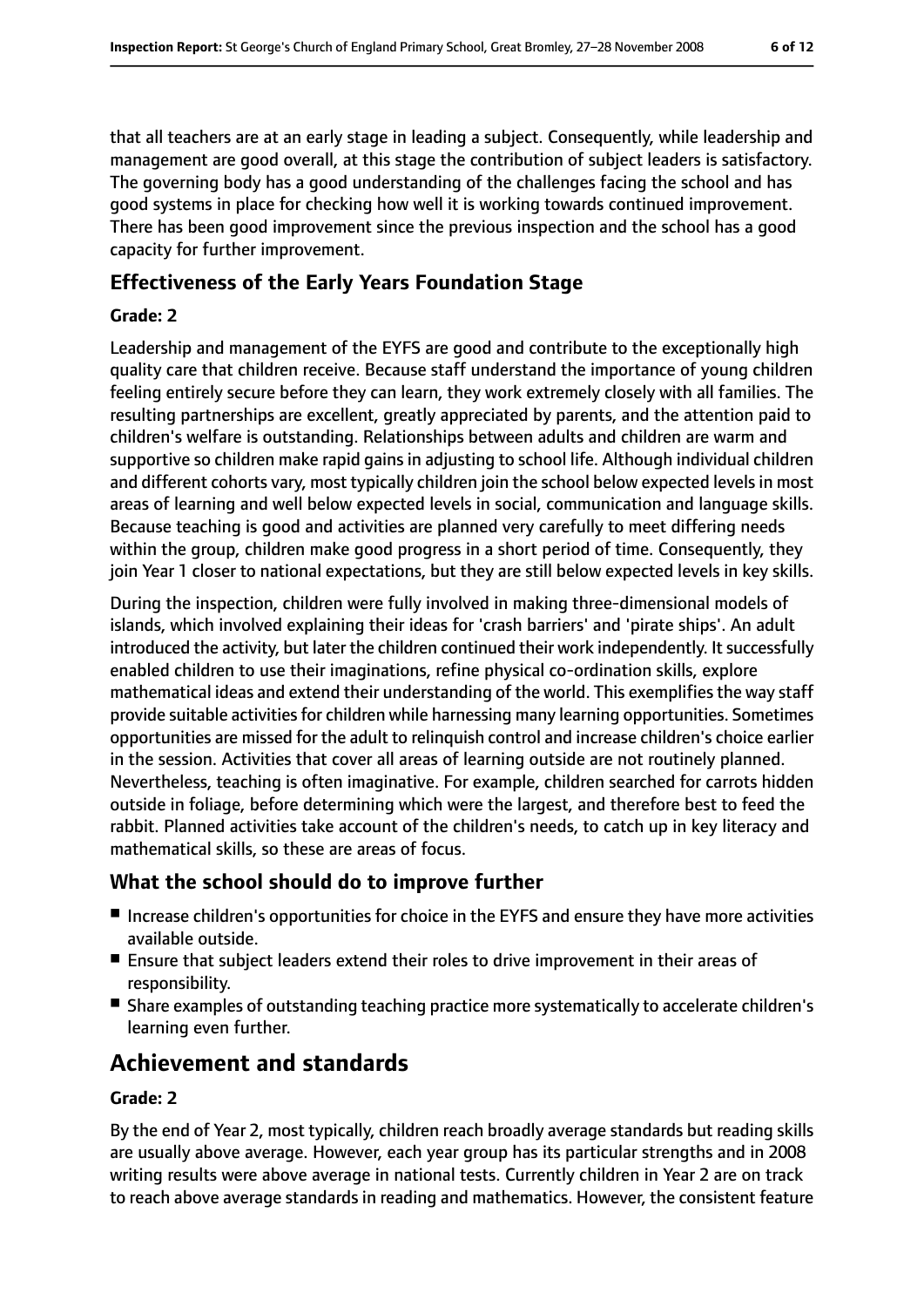is that children make good progress given their starting points. Similarly, while standards at the end of Year 6 vary slightly from year to year, children's good progress continues. Children reach broadly average standards in spite of a significant percentage joining the school after Year 3. The school successfully increases the proportion of higher attaining children as they move through the school. Children currently in Year 6 are on track to exceed national averages in English, to reach well above average standards in mathematics and average standards in science. This constitutes good progress overall but very good progressin mathematics. Standards in art, music and PE are good.

# **Personal development and well-being**

#### **Grade: 1**

Children's personal development, spiritually, morally, socially and culturally, is outstanding and prepares them extremely well for their futures. They enjoy school enormously and their attendance is good. Children embrace responsibility with impressive maturity. The school is very conscious that it is usually an all white community and places much emphasis upon preparing children for cultural diversity. Their success is evident when older children write their own 'I have a dream' speeches. They care deeply about issues such as racism as well as issues concerning the school community, such as the care of the pond. They know that adults will listen to them and respect their views, so they develop their ideas about justice with increasing confidence. Their attitudes to learning and their behaviour are outstanding. Children's maturity at the Christmas production dress rehearsal was highly impressive. They have an excellent understanding of the choices available to them to stay safe and healthy. They enjoy school so much it is hard for them to identify one favourite subject. One girl represented many when she explained about the staff, 'they make lessons come alive for us'.

# **Quality of provision**

# **Teaching and learning**

### **Grade: 2**

Staff give much encouragement and feedback, so children are extremely well motivated. Because of strengths in planning, most lessons proceed at a brisk pace that ensures no time is wasted. Because of strengths in assessment, tasks are well pitched to provide challenge for children without dispiriting them. Teachers make good use of interactive whiteboards to add interest and enhance learning. On occasion, when learning is outstanding in a lesson, the pace and challenge work to perfection throughout a variety of activities: no opportunity to adjust a question to suit an individual is lost: expectations are high but the lesson's structure enables children to reach them. Teachers do not systematically share this best practice in order to increase the consistency of outstanding challenge and pace.

# **Curriculum and other activities**

#### **Grade: 2**

Children receive a well-rounded education. Sports, drama, music and art feature strongly. Drama is used effectively to deepen children's understanding of a text, engage their imaginations and so prepare them for 'in character' letter writing. There are several popular clubs which enrich learning and contribute to children's personal development. Special events such as history days or working with visiting artists give children time to deepen their understanding or to develop practical projects. Children use information and communication technology to support learning,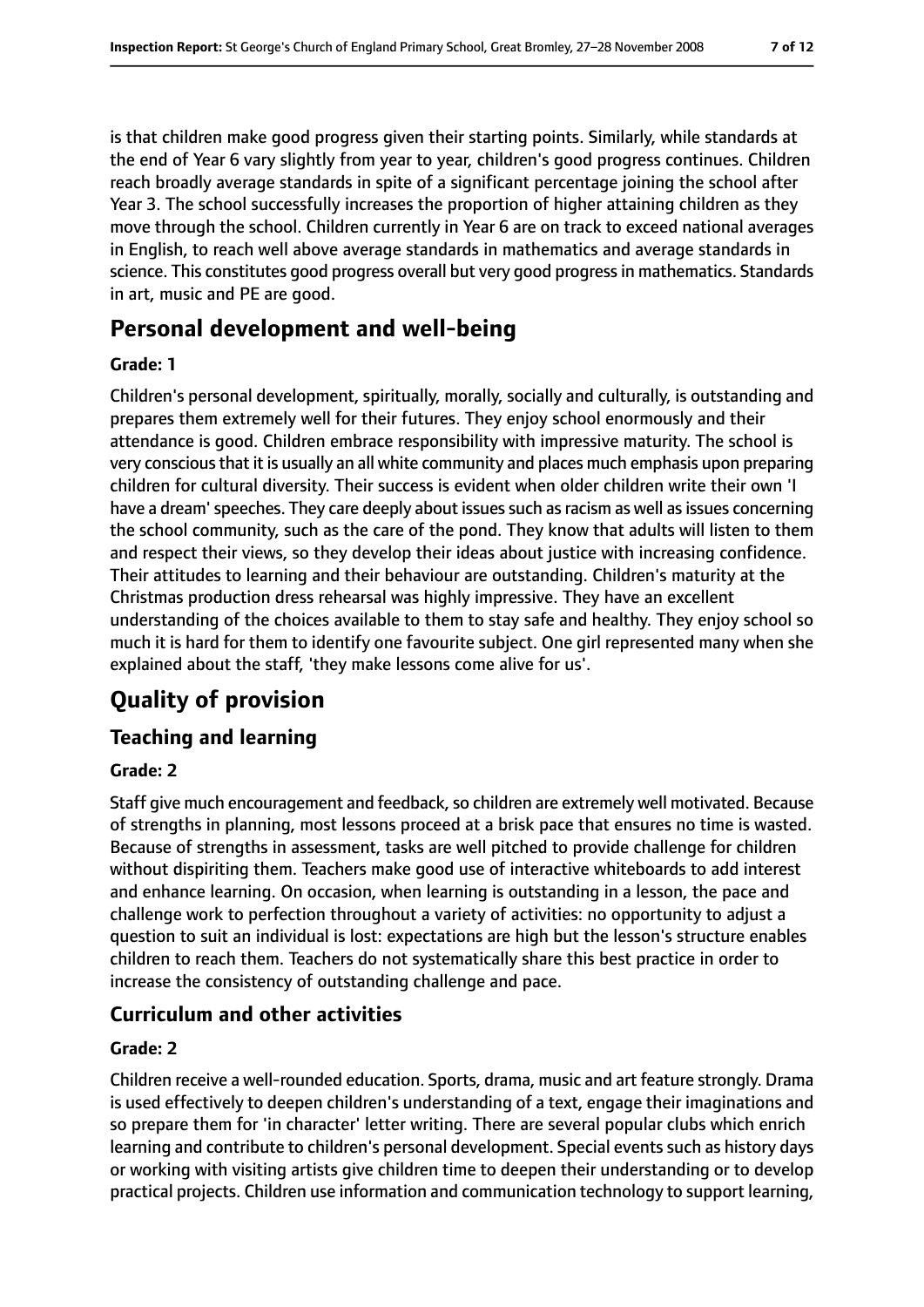for example by producing a PowerPoint presentation about someone they admire. Increased links between subjects are proving successful and one of the school's key areas for development is to extend this with more creative and practical work.

### **Care, guidance and support**

#### **Grade: 1**

This area is outstanding. Procedures to safeguard children are extremely rigorous. Provision for the care of the most vulnerable children is extremely well co-ordinated and exemplary. The school makes extremely effective links with other professionals to augment this provision. Children feel entirely safe in school because they have total confidence in the support available from adults. Procedures for checking how well children are doing over time are effective. Feedback to children during lessons and in books is good. Teachers involve children well in judging their own progress in relation to specific goals.

# **Leadership and management**

#### **Grade: 2**

Children, parents and staff hold the headteacher in high regard. She leads the school with clarity of purpose, wanting only the best for children. Her vision includes a high priority on developing 'the whole child'. This inspires her excellent focus on partnerships within the community, which support children's well-being and help them to understand the nature of community and their roles within it. She leads a cohesive staff team, ably supported by the senior teacher. Staff work closely together to sustain the school's impressive ethos. The headteacher has established effective systems for checking how well children are doing and holds teachers to account, but with sensitivity. New staff rapidly absorb the school's ethos and begin to contribute, although given so many new roles, staff remain dependent on the headteacher for steering school improvement at the moment. Governors have a good understanding of the school's priorities and check its progress conscientiously, enabling them to act as critical friends.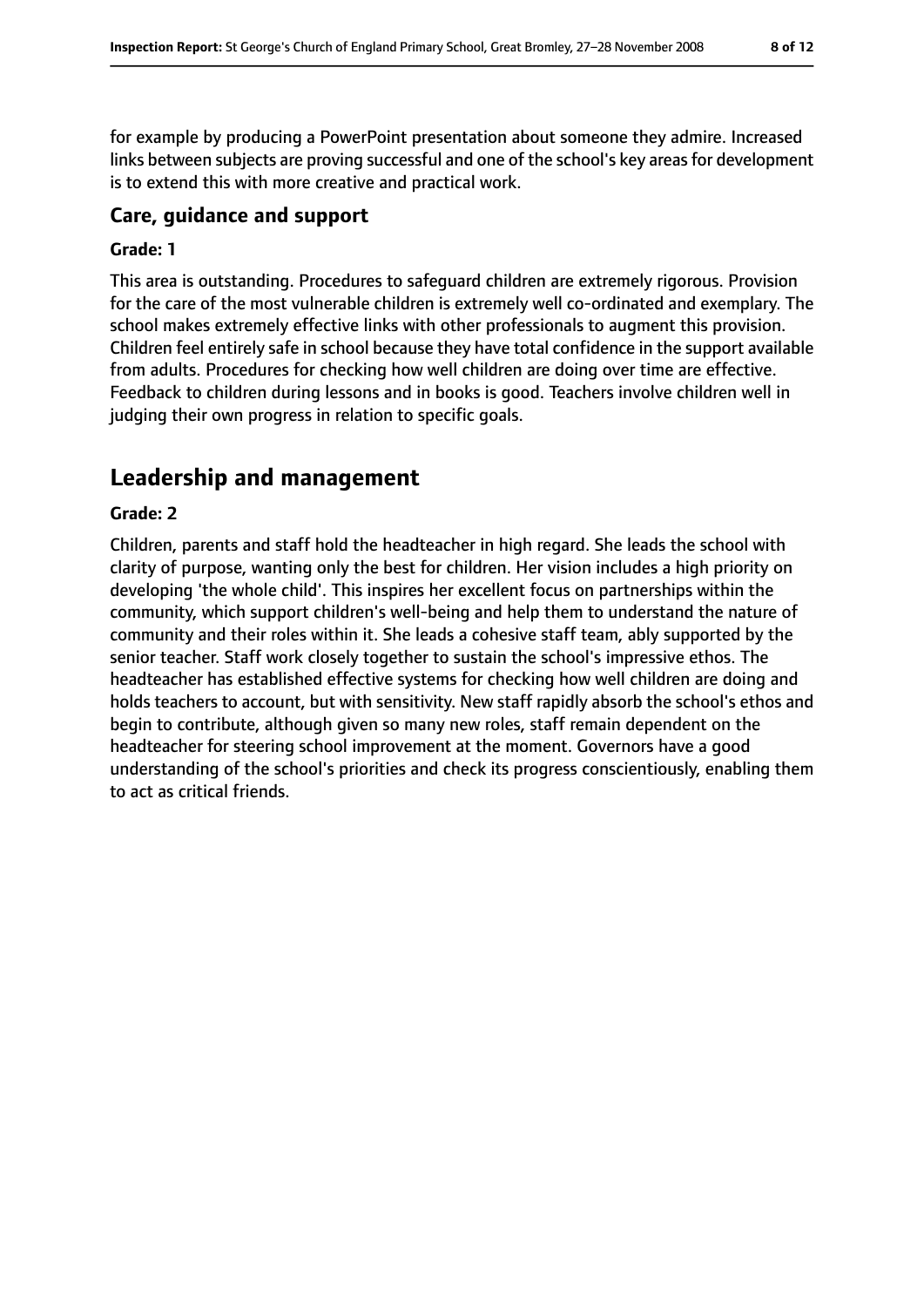**Any complaints about the inspection or the report should be made following the procedures set out in the guidance 'Complaints about school inspection', which is available from Ofsted's website: www.ofsted.gov.uk.**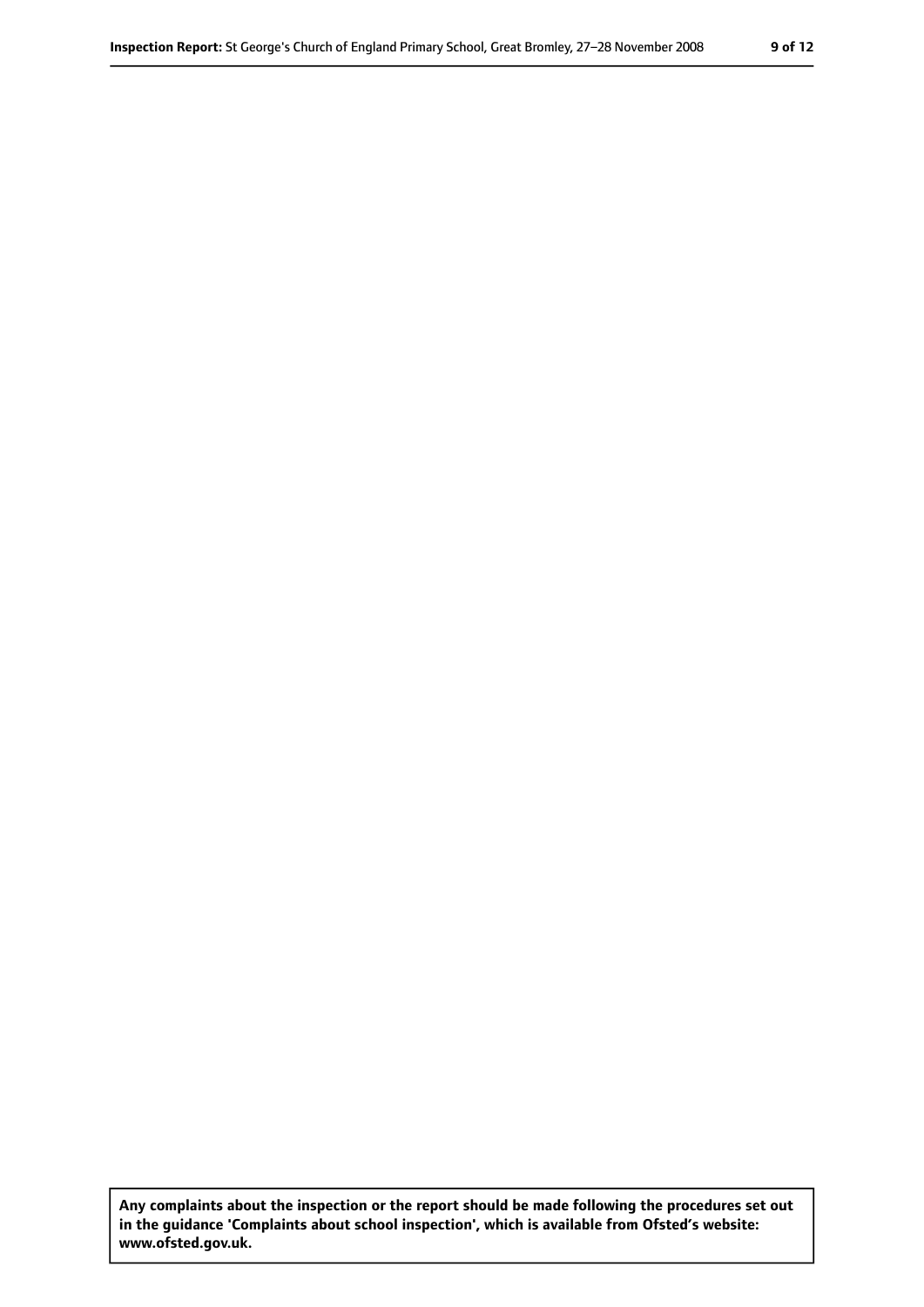# **Inspection judgements**

| Key to judgements: grade 1 is outstanding, grade 2 good, grade 3 satisfactory, and | <b>School</b>  |
|------------------------------------------------------------------------------------|----------------|
| arade 4 inadequate                                                                 | <b>Overall</b> |

### **Overall effectiveness**

| How effective, efficient and inclusive is the provision of<br>education, integrated care and any extended services in meeting the<br>needs of learners? |     |
|---------------------------------------------------------------------------------------------------------------------------------------------------------|-----|
| Effective steps have been taken to promote improvement since the last<br>inspection                                                                     | Yes |
| How well does the school work in partnership with others to promote learners'<br>well being?                                                            |     |
| The capacity to make any necessary improvements                                                                                                         |     |

# **Effectiveness of the Early Years Foundation Stage**

| How effective is the provision in meeting the needs of children in the<br><b>EYFS?</b>       |  |
|----------------------------------------------------------------------------------------------|--|
| How well do children in the EYFS achieve?                                                    |  |
| How good are the overall personal development and well-being of the children<br>in the EYFS? |  |
| How effectively are children in the EYFS helped to learn and develop?                        |  |
| How effectively is the welfare of children in the EYFS promoted?                             |  |
| How effectively is provision in the EYFS led and managed?                                    |  |

# **Achievement and standards**

| How well do learners achieve?                                                                               |  |
|-------------------------------------------------------------------------------------------------------------|--|
| The standards <sup>1</sup> reached by learners                                                              |  |
| How well learners make progress, taking account of any significant variations<br>between groups of learners |  |
| How well learners with learning difficulties and/or disabilities make progress                              |  |

#### **Annex A**

<sup>&</sup>lt;sup>1</sup>Grade 1 - Exceptionally and consistently high; Grade 2 - Generally above average with none significantly below average; Grade 3 - Broadly average to below average; Grade 4 - Exceptionally low.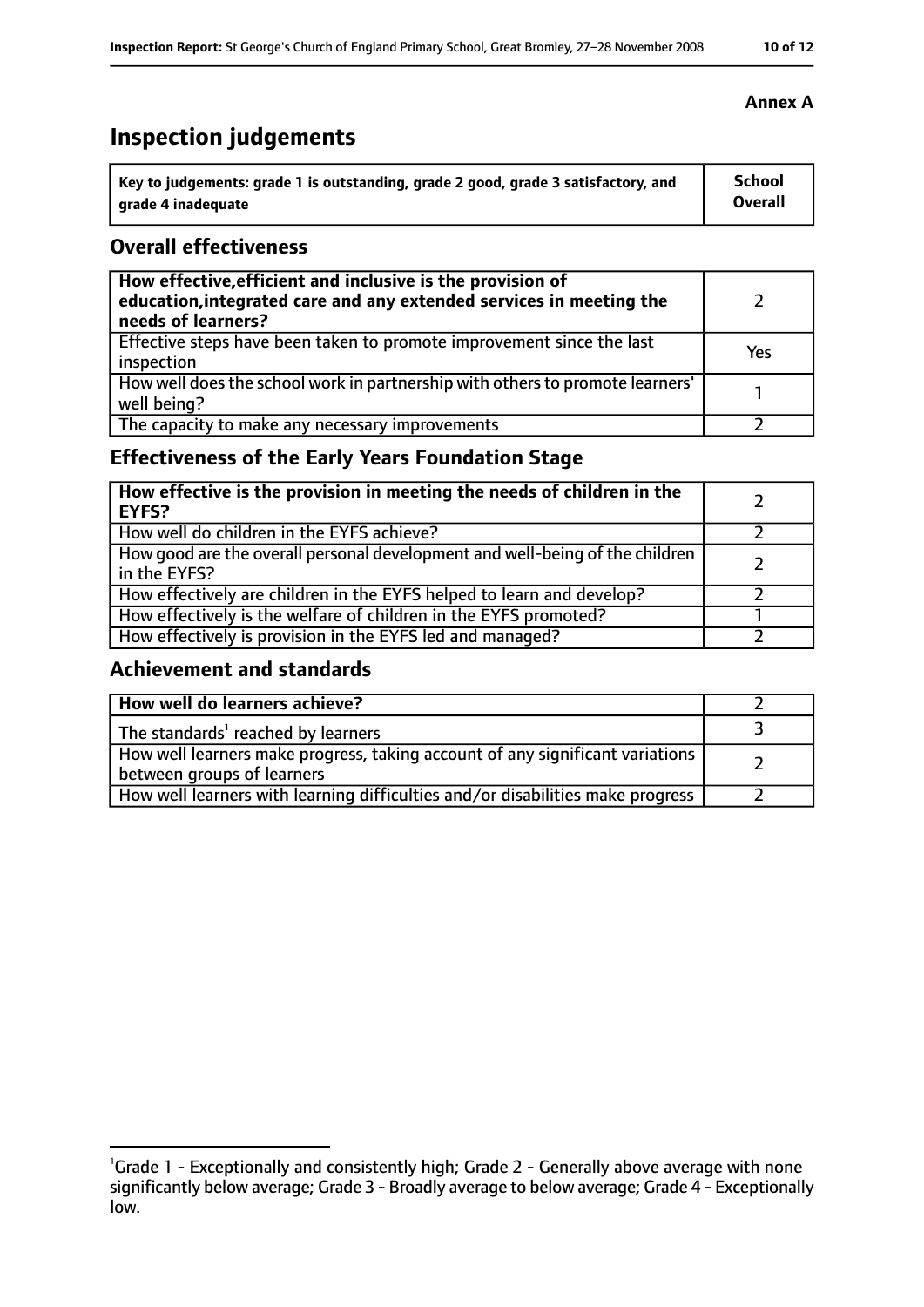# **Personal development and well-being**

| How good are the overall personal development and well-being of the<br>learners?                                 |  |
|------------------------------------------------------------------------------------------------------------------|--|
| The extent of learners' spiritual, moral, social and cultural development                                        |  |
| The extent to which learners adopt healthy lifestyles                                                            |  |
| The extent to which learners adopt safe practices                                                                |  |
| The extent to which learners enjoy their education                                                               |  |
| The attendance of learners                                                                                       |  |
| The behaviour of learners                                                                                        |  |
| The extent to which learners make a positive contribution to the community                                       |  |
| How well learners develop workplace and other skills that will contribute to<br>their future economic well-being |  |

# **The quality of provision**

| $\mid$ How effective are teaching and learning in meeting the full range of<br>  learners' needs?       |  |
|---------------------------------------------------------------------------------------------------------|--|
| How well do the curriculum and other activities meet the range of needs and<br>  interests of learners? |  |
| How well are learners cared for, quided and supported?                                                  |  |

# **Leadership and management**

| How effective are leadership and management in raising achievement<br>and supporting all learners?                                              |     |
|-------------------------------------------------------------------------------------------------------------------------------------------------|-----|
| How effectively leaders and managers at all levels set clear direction leading<br>to improvement and promote high quality of care and education |     |
| How effectively leaders and managers use challenging targets to raise standards                                                                 |     |
| The effectiveness of the school's self-evaluation                                                                                               |     |
| How well equality of opportunity is promoted and discrimination eliminated                                                                      |     |
| How well does the school contribute to community cohesion?                                                                                      |     |
| How effectively and efficiently resources, including staff, are deployed to<br>achieve value for money                                          |     |
| The extent to which governors and other supervisory boards discharge their<br>responsibilities                                                  |     |
| Do procedures for safeguarding learners meet current government<br>requirements?                                                                | Yes |
| Does this school require special measures?                                                                                                      | No  |
| Does this school require a notice to improve?                                                                                                   | No  |